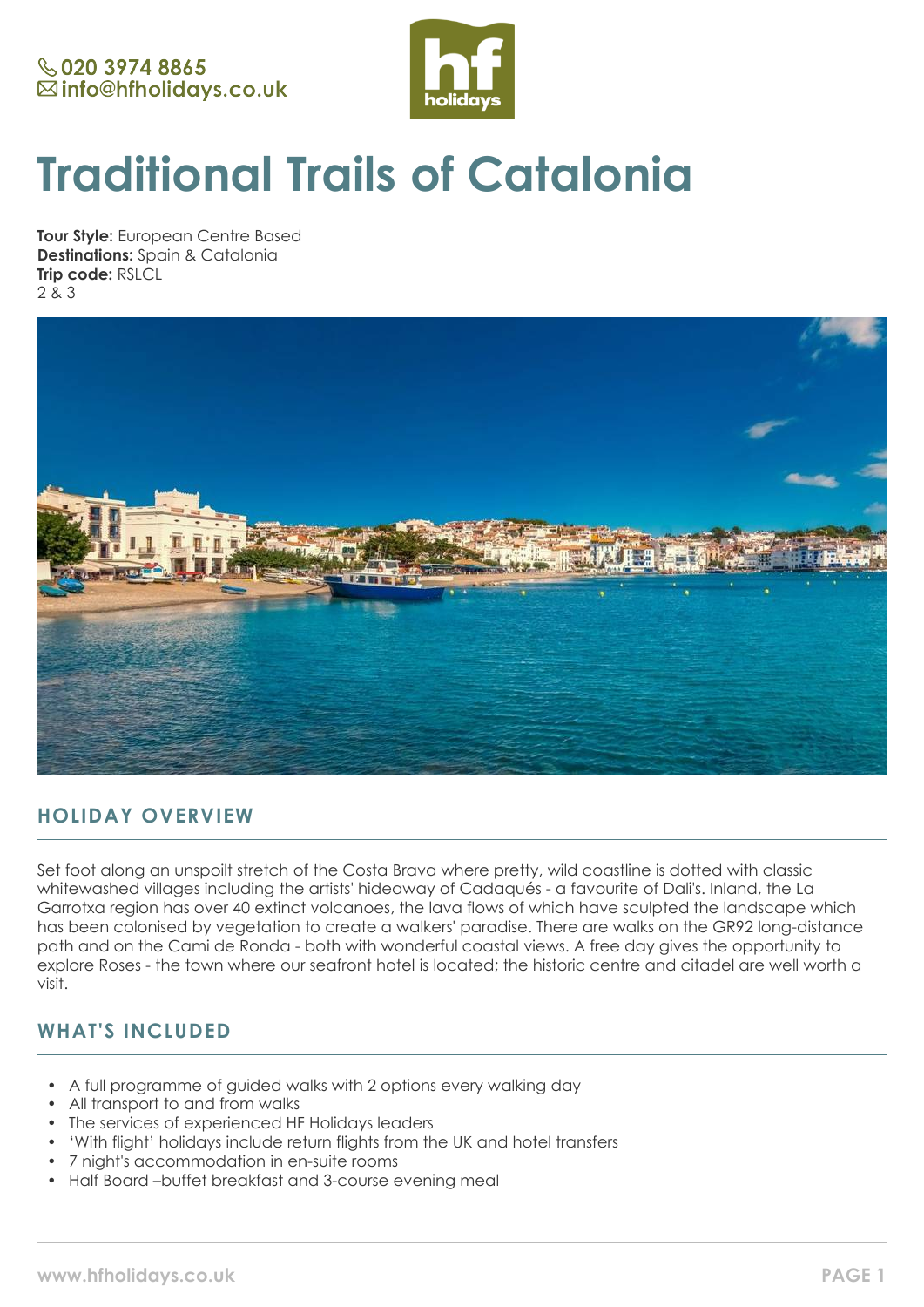# **HOLIDAYS HIGHLIGHTS**

- Fantastic coastal walking along the GR92 and Cami de Ronda
- Enjoy great Catalan cuisine with views out across the Bay of Roses at the contemporary Hotel Terraza.
- This unspoilt stretch of the Costa Brava offers pretty green coastline dotted with magical whitewashed villages
- Soak up Dali's legacy in the artist hideaway village of Cadaques
- Stride out inland and enjoy a complete contrast green volcanoes and medieval stone towns

## **TRIP SUITABILITY**

This is a level 2 and level 3 graded Activity, Easier walks: 5 to 8 miles (8 to 13km) on good paths, with some rocky sections. Up to 1,500 feet (450m) of ascent in a day. Harder walks: 7 to 10 miles (11 to 16km) on good paths, with some rocky sections. Up to 2,300 feet (690m) of ascent in a day.



## **ITINERARY**

# **Day 1: Arrival Day**

Welcome to Hotel Terraza. Unpack and settle in.

# **Day 2: The Cami De Ronda**

The Cami de Ronda is the name given to the coastal path in the area. Its name means 'patrol walk' and it is made up of old coastguards' fishermens' and farmers' trails. It is gradually being restored by the Catalan Government with the aim of completing a route from the French border to the Costa Brava resort of Blanes.

## **Option 1 - Cala Rostella To Roses**

**Distance:** 6 miles (10km)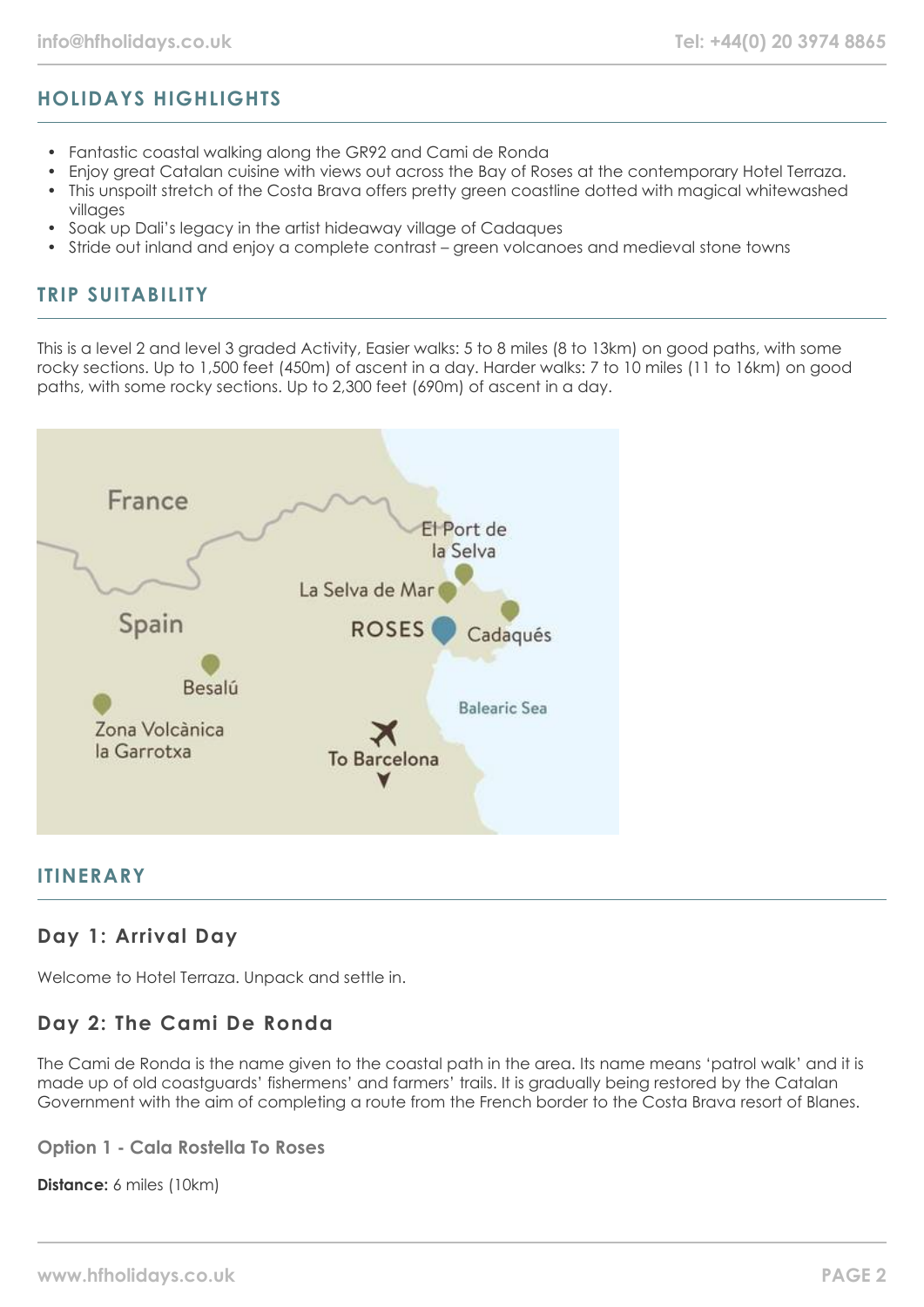## **Total ascent:** 350 feet (120m)

**In summary:** We start our walk above the sheltered cove of Cala Rostella. The walk then heads back to Roses along the GR92 long distance trail. This takes us past secluded coves, around craggy headlands and old military installations with spectacular views out to sea and ahead to Roses. We walk past two of Roses best beaches, past the lighthouse, castle and port to return to our hotel along the promenade.

**Highlight:** Beautiful coastal views on the Cami de Ronda.

## **Option 2 - L'Almadrava To Roses**

**Distance:** 8 miles (13km)

**Total ascent:** 1,400 feet (420m)

**In summary:** This option travels to l'Almadrava – one of the most popular beaches of Roses. We head out along the GR92 Cami de Ronda, walking this stretch in the opposite direction to the other option but with the same spectacular views until we reach the delightful cove of Platja de Montjoi. Here we turn inland and head up and over the Coll d'en Fragam descending with beautiful views ahead to Roses past a number of megalithic dolmen and menhirs.

**Highlight:** Walk past beautiful coves and megalithic structures.

# **Day 3: Cap De Creus & Cadaques**

Both walks include a substantial stretch of the dramatic coastal path and explore Port Lligat, for many years the home of the Spanish surrealist artist Salvador Dali, finishing in Cadaques with its characterful blue and white buildings cascading down the cliffs to the sea.

## **Option 1 - Along The Coast To Cadaques**

**Distance:** 5 miles (8km)

**Total ascent:** 600 feet (180m)

**In summary:** The easier walkers have time to explore the Visitor Centre at Cap de Creus before following the coastal path south with dramatic views all the way. We reach Port Lligat then head over the headland to Cadaques where there will be time to explore and take refreshments before our journey back to Roses.

**Highlight:** Dali's haven of Cadaques.

## **Option 2 - In The Footsteps Of Salvador Dali**

**Distance:** 8½ miles (14km)

**Total ascent:** 1,200 feet (360m)

**In summary:** This walk starts by heading west towards La Tudela, an area with dramatic rock formations which provided the inspiration for some of Salvador Dali's surrealist landscapes. We then walk a short stretch of the GR11 long distance trail to join the route of option 1 which we follow to Cadaques.

**Highlight:** Cadaques, the most easterly town on mainland Spain.

## **Day 4: Sant Pere De Rodes**

Our walks today focus on the dramatically situated monastery of San Pere de Rodes which sits at a height of 500m above sea level with stunning views down over the North Coast. In the 10th century the monastery was massively wealthy owning lands for many miles away from Barcelona to the French border.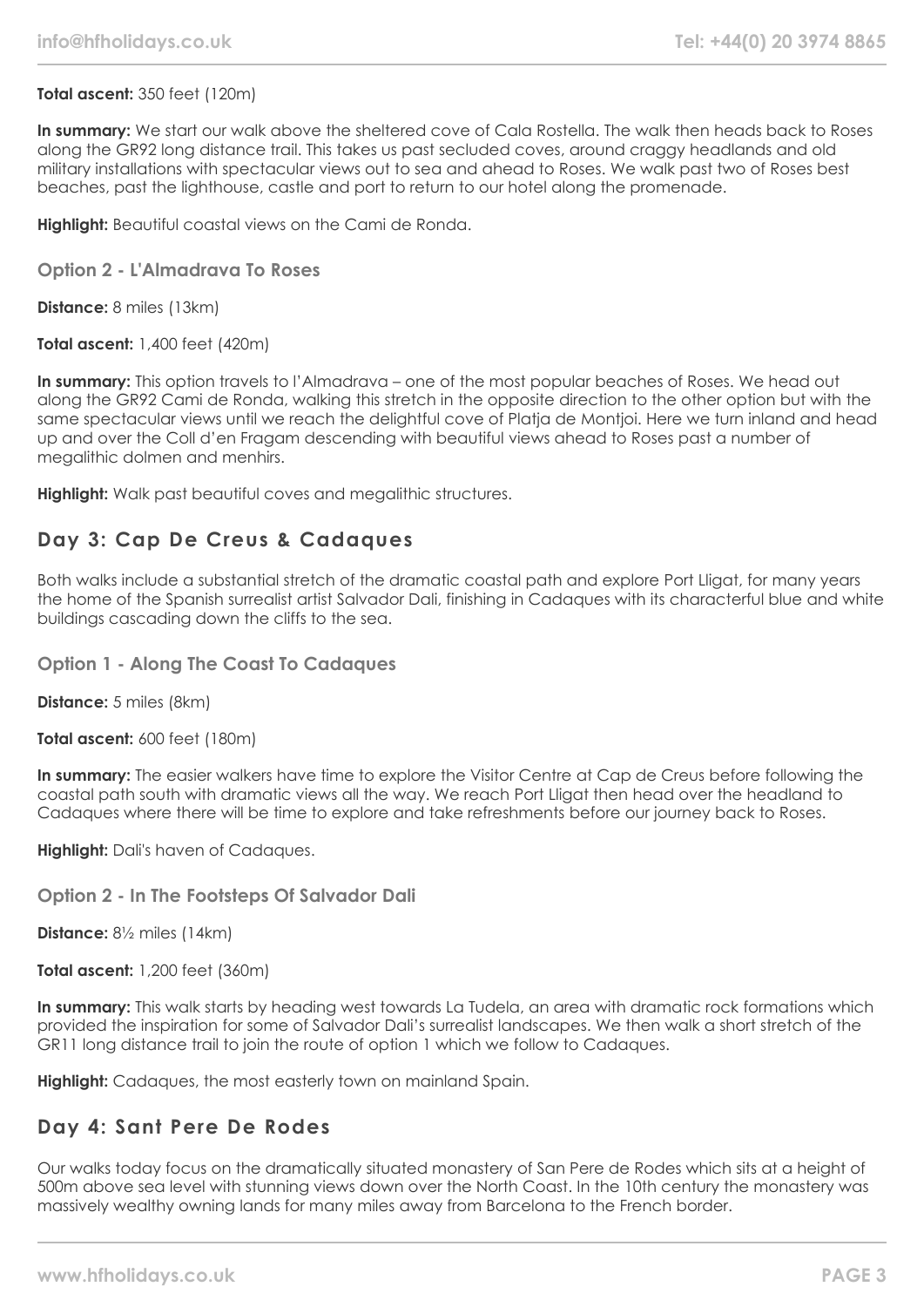## **Option 1 - Sant Pere De Rodes To Pau**

**Distance:** 4½ miles (7km)

**Total ascent:** 500 feet (150m)

**In summary:** The easier walk starts from close to Sant Pere de Rodes and heads up to the monastery and round the hill for excellent views. After time to look around the monastery the walk continues via the church of Santa Helena and the remains of the village of Santa Creu for more spectacular views. The walk then follows one of the routes of the Camino de Santiago down to the charming village of Pau. Here there will be time to look around and have refreshments before the return to Roses.

**Highlight:** Sant Pere de Rodes, a monastery clinging to the hillside above the sea.

**Option 2 - Over The Hills To Vilajuiga**

**Distance:** 7½ miles (12km)

**Total ascent:** 2,000 feet (600m)

**In summary:** Our walk starts from the delightful inland village of Selva de Mar. From there we ascend steeply up the Muntanya de Sant Pere to reach the car park where the other walk starts. We then follows the route of option 1 but later take a different route to descend past a number of megalithic monuments and through vineyards to the town of Vilajuiga. There will be time to look round and have refreshments before taking the return coach to Roses.

**Highlight:** Far reaching views throughout the day.

## **Day 5: Free Day**

Each week there is a free day when no guided walks are offered. This is an ideal opportunity to relax around the hotel, walk independently or visit local places of interest some options are:

**Figueres:** The nearest large town is easily accessible by regular public buses. Figueres was the birthplace of Salvador Dali and the highlight of a trip here would be a visit to the TeatroMuseo Dali, the museum Dali personally designed to display his works after his death. It has more of his works than any other gallery in the world. Figueres is also home to the Museu de l'Emporda devoted to the history of the local region, the Museo del Joquet, a toy museum, and the Castell de Sant Ferran a huge 18th century fortress.

**Cadaques:** Return to Cadaques for further sightseeing and perhaps a visit to the Casa Museo Dali in Port Lligat, which we walked past on Tuesday. This is the house which Dali had constructed from old fishermen's cottages and where he lived and worked from 1930 to 1982. Entry is in limited numbers via timed tickets and advance booking is essential.

**Roses:** A day could be spent relaxing in Roses taking advantage of the facilities of the hotel or undertaking further sightseeing, perhaps visiting the Ciutadella and its museum across the road behind our hotel. Other options in Roses include boat trips or excursions on the Roses Express tourist train.

# **Day 6: Olot, Besalu & La Garrotxa**

Today's walks offer something completely different. We have a coach ride west from AltEmporda to the neighbouring 'county' of La Garrotxa and another of Catalonia's Natural Parks – the Garrotxa Volcanic Zone. The volcanoes last erupted about 11,000 years ago. They are now covered with vegetation and are known as 'green volcanoes'. Both walks will explore several of these volcanoes and also walk through the distinctive beech forests of the region. On our return journey to Roses we stop and look around Besalu – a beautiful mediaeval town with cobbled streets, fantastic architecture and a superb old bridge.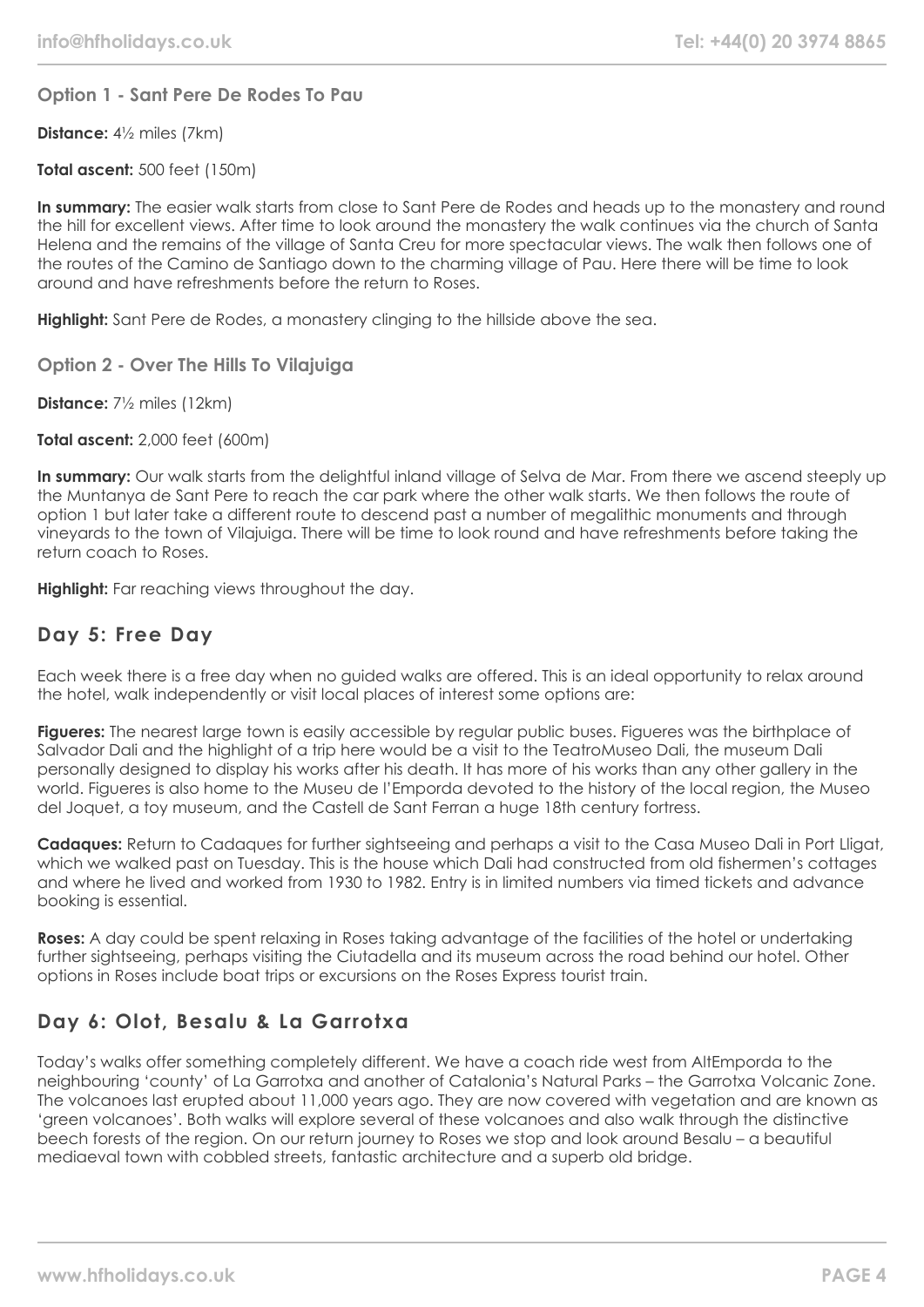## **Option 1 - Into The La Garrotxa Natural Park**

**Distance:** 7 miles (11km)

**Total ascent:** 520 feet (160m)

**In summary:** Our walk starts from Can Serra and heads for the Croscat Volcano. This was the site of one of the most recent eruptions in the volcanic area – some 11,500 years ago. After a detailed exploration inside the volcano we will have lunch at Can Xei. The afternoon will be spent walking through the Fageda d'en Jorda – the famous beech forest of this area. We then head back to Can Serra for our transport back to Roses. The return journey will include a stop in Besalu.

**Highlight:** Explore this fascinating area of extinct volcanoes covered in forest with a local guide.

**Option 2 - Olot, Besalu And La Garrotxa**

**Distance:** 10 miles (16km)

**Total ascent:** 1,250 feet (380m)

**In summary:** The walk begins in the centre of Olot heading via the Cami Vell de Batet path towards the Croscat volcano as visited by the easier walk. The group will also have the opportunity to enter the volcano with the local guide, before heading on to have lunch at Can Xei. After lunch we follow a longer route through the Fageda d'en Jorda beech forest to join the option 1 group at Can Serra. The return journey to Roses will include a stop for sightseeing and refreshments in Besalu.

**Highlight:** Discover the historic town of Besalu.

# **Day 7: Cadaques To Port De La Selva**

Today's walks explore the wild interior of the Cap de Creus Natural Park. We return to Cadaques to start the walks which both follow a substantial stretch of the GR92 long distance trail. We will walk through areas now returned to nature where we will see old dry stone wall terracing – evidence of the intensive cultivation of vines in this area brought to an end in the late 19th century with the phylloxera plague which killed vines across Europe.

**Option 1 - Cadaques To Port De La Selva Via The GR92**

**Distance:** 7½ miles (12km)

**Total ascent:** 1,050 feet (320m)

**In summary:** Our walk starts from Cadaques by quickly and easily gaining height on the GR92 long distance trail past the Puig de San Vicenc. There follows a delightful stretch of path, contouring around dry valleys, passing isolated dry stone shepherd's huts to reach els Bufadors. We descend via a dry valley, the Costa dels Terrellons, to reach the outskirts of el Port de la Selva.

**Highlight:** The rugged peninsula of the Cap de Creus offers fabulous walking and views as we head coast to coast.

**Option 2 - Cadaques To Port De La Selva Via The GR92 And Punta De La Creu**

**Distance:** 9 miles (15km)

**Total ascent:** 1,050 feet (320m)

**In summary:** The harder walk initially follows the same route as the easier walk to els Bufadors. We then follow a loop to the north. We join the GR 11 long distance trail and walk around the Punto de la Creu to reach el Port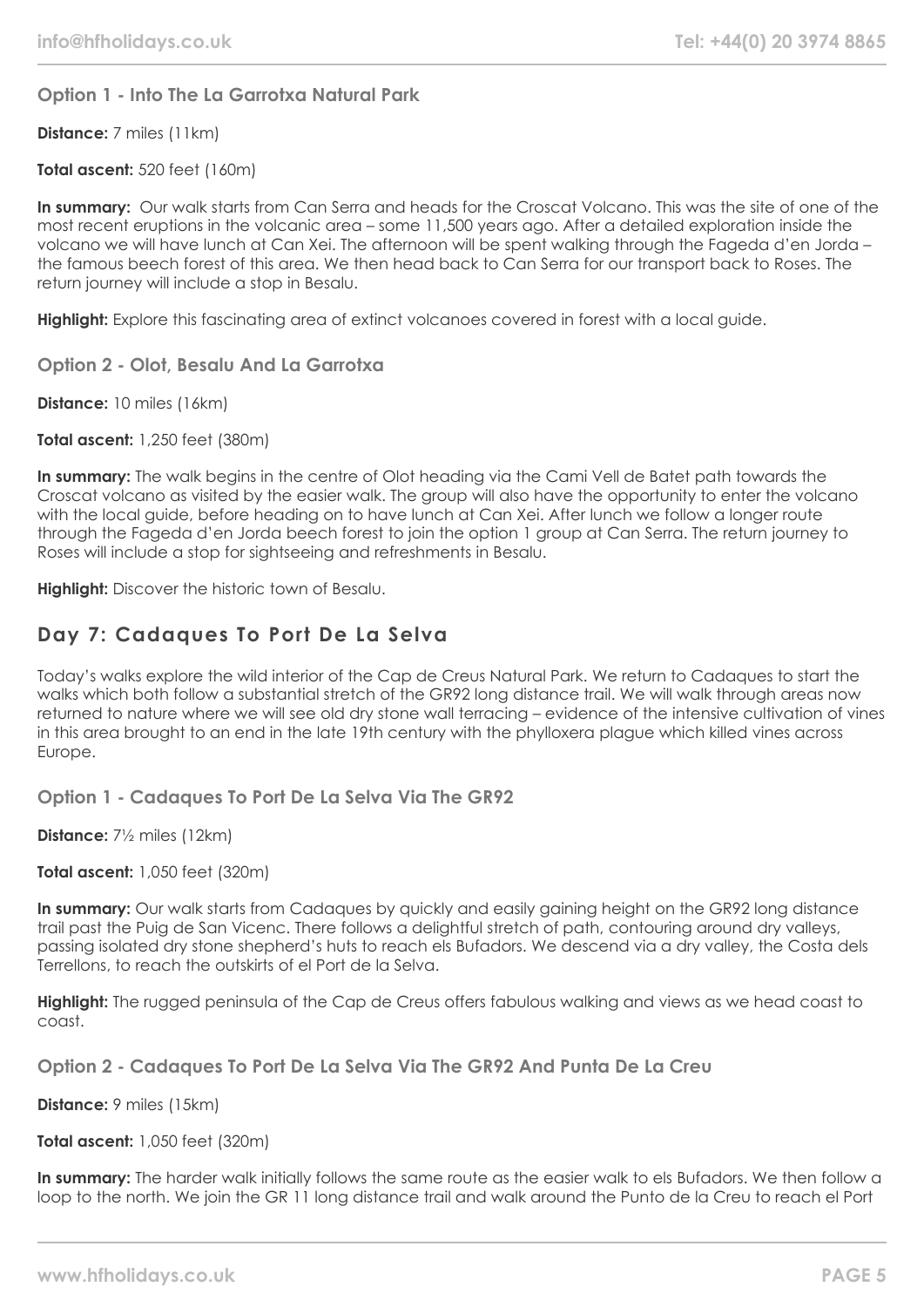de la Selva from the north.

**Highlight:** Explore El Port de la Selva, a beautiful coastal village.

## **Day 8: Departure Day**

We hope to see you again soon.

# **ACCOMMODATION**

# **Terraza Hotel & Spa - Catalonia**

The 4-star Hotel Terraza has held an enviable position on the Roses seafront since 1935, sandwiched between the Mediterranean and Roses' large medieval citadel complex. The hotel has a private area on the beach for their guests. On the roof you will find the wellness centre with a heated pool, Jacuzzi, sauna, hammam and thermal showers. The restaurant produces meals of an exceptional standard and is highly rated by our guests.

## **Accommodation Info**

## **Rooms**

The hotel consists of 88 spacious, en-suite bedrooms which offer:

- Air conditioning
- Heating
- Room safe
- Free Wi-Fi
- Complimentary toiletries
- Mini-bar fridge

## **Facilities**

As a guest, you can enjoy the use of:

- Wi-Fi throughout the hotel
- Garden sun-loungers
- Pool towels
- Gym
- Bike rental
- Tennis courts • Wellness & Spa - HF Holidays guests enjoy a FREE 1.5 hour visit and then further visits at a supplement of €15
	- per person per day.

**Treatments extra. Take advantage of a 15% discount for HF Holidays guests for treatments and spa products on weekdays.**

# **Food & Drink**

Our holidays at Roses are Half Board with continental breakfast and 3-course served evening meal featuring locally sourced dishes and Catalan fare.

Enjoy a glass of wine with your evening meal which is included in your holiday.

# **Your Evenings**

The friendly atmosphere of our Guided Walking holidays continues into the evening.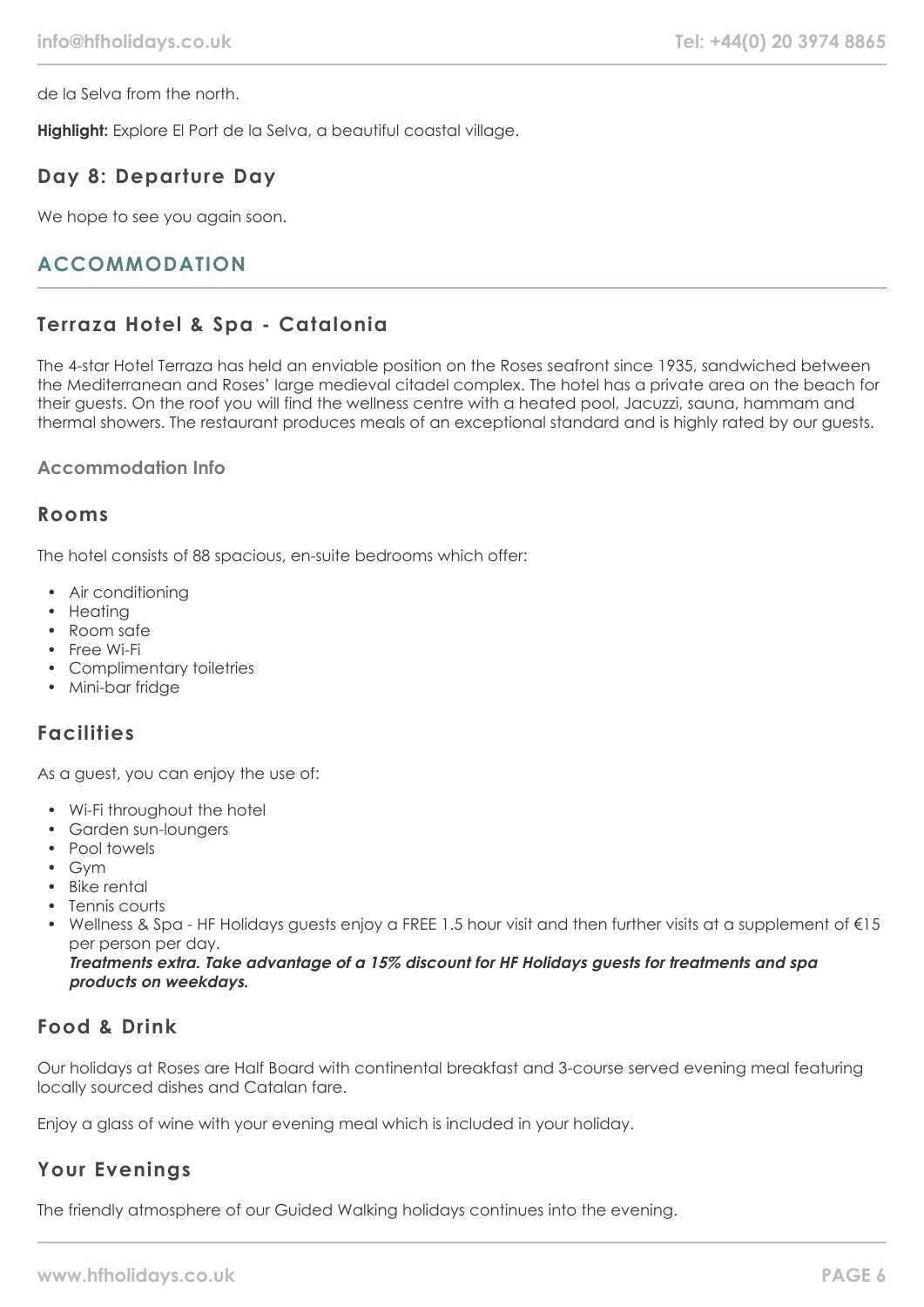Enjoy a glass of wine or beer whilst listening to your leaders outlining the next day's walks. Or just relax in the hotel bar or on the terrace outside chatting with your fellow guests.

The hotel organises occasional musical events and yoga/stretching classes which you are welcome to attend.

# **TRAVEL DETAILS**

## **THE HASSLE FREE OPTION**

Book your holiday 'with flight' and choose between Heathrow and Manchester flights to Barcelona airport. For flight times and prices please see the Dates & Prices tab.

If you choose this option we automatically include return transfers between the airport and the hotel. The coach transfer takes approx 2 and a half hours to the Terraza Hotel & Spa.

**Please note** London Heathrow and Manchester flights arrive into different terminals at Barcelona airport. Our coach transfer will depart from Terminal 1. Guests on the Manchester flight will need to make their way from Terminal 2 via the free shuttle bus located outside the arrivals hall. There is plenty of time for this journey as the London flight is scheduled to arrive later.

## **THE FLEXIBLE TRAVEL OPTION**

Alternatively, tailor your journey to suit you by booking your holiday 'without flight' allowing you the freedom to book your own flights from your local airport.

If you choose this option, transfers are not included in the price. However, below are some suggestions to help you reach your destination:

We can book you a seat on the HF Holidays' transfer coach from Barcelona airport. This is timed to meet the HF Holidays' flights\* (provisional flight times can be found on the dates and prices tab or you can call us on 020 8732 1220 for more information). Cost per single journey is £31.50. **Please note** that if your flight arrives into Terminal 2 you will need to transfer to Terminal 1 via the free shuttle bus located outside the arrivals hall. Transfers are timed to meet the London Heathrow flight.

Transfers must be pre-booked. Please call 020 8732 1220 for more details

## **USEFUL HOLIDAY INFORMATION**

## **Essential Information**

## **Passport Requirements**

You may need to renew your British passport if you're travelling from 1 January 2021.

On the day you travel, you'll need your passport to both:

- have at least 3 months left
- be less than 10 years old (even if it has 6 months or more left)

Use the [government website](https://www.gov.uk/check-a-passport-travel-europe-1-january-2021) to see if your passport is valid for this holiday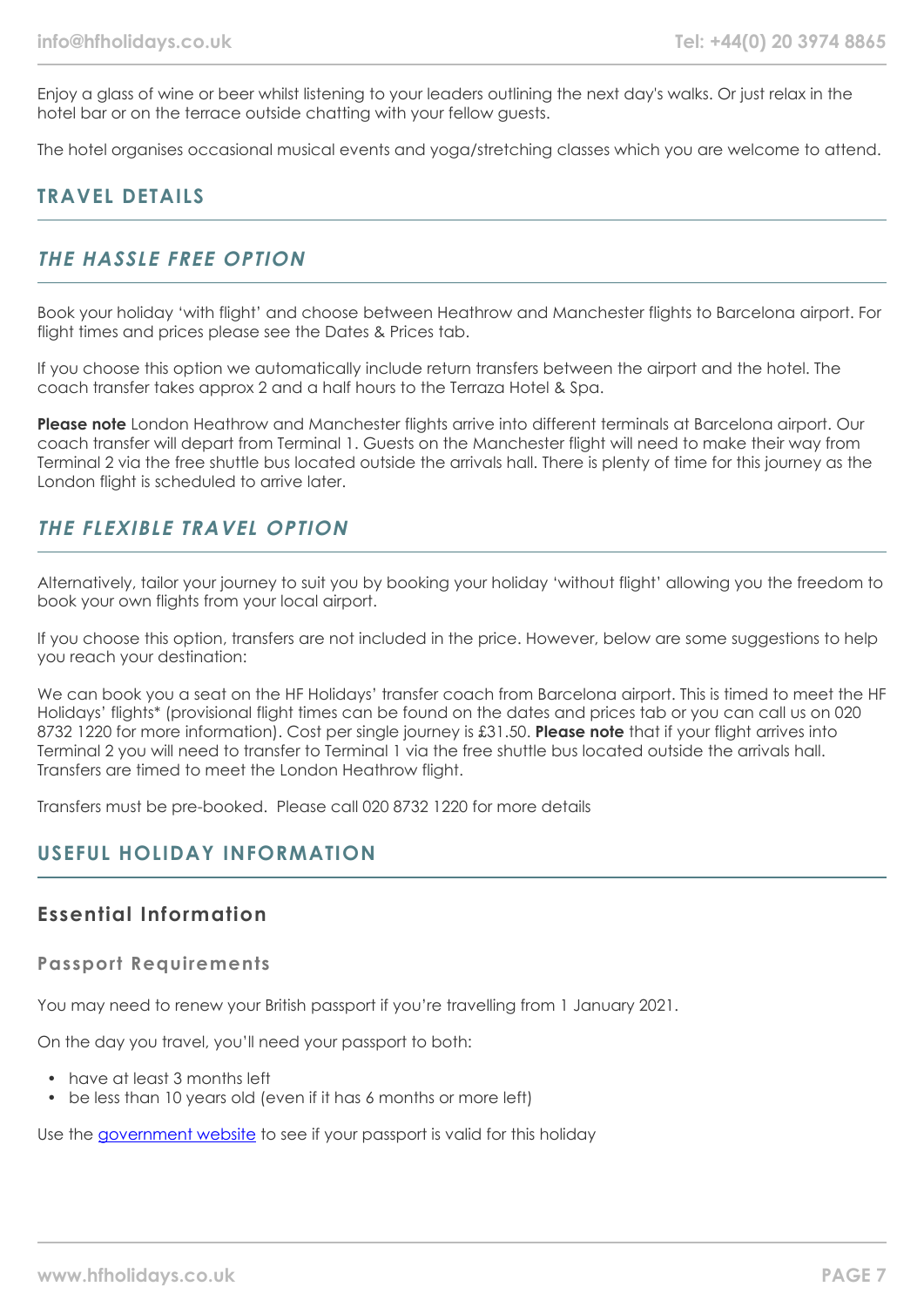## **EHIC Cards**

The UK government has officially launched the Global Health Insurance Card (GHIC), which will replace the European Health Insurance Card (EHIC). UK residents can now apply for one of the GHIC cards, which will gradually replace the EHIC cards as they reach their expiry dates. Every family member travelling requires a GHIC. You can make an application for yourself and on behalf of your partner and any dependent children under the age of 16. Both cards will offer equivalent protection for emergency and medically necessary healthcare needs when in the EU on a temporary stay, which includes holiday, study and business travel. Necessary healthcare includes things like

- emergency treatment and visits to A&E
- treatment for long-term or pre-existing medical conditions
- routine medical care for pre-existing conditions that need monitoring
- oxygen and kidney dialysis

The public only need to apply for their free GHIC cards when their current EHIC expires. The process is likely to take two weeks. For more information visit [https://www.nhs.uk/using-the-nhs/healthcare-abroad/apply-for-a](https://www.nhs.uk/using-the-nhs/healthcare-abroad/apply-for-a-free-uk-global-health-insurance-card-ghic/)[free-uk-global-health-insurance-card-ghic/.](https://www.nhs.uk/using-the-nhs/healthcare-abroad/apply-for-a-free-uk-global-health-insurance-card-ghic/)

The GHIC is not an alternative to travel insurance. We advise all holidaymakers to also invest in travel insurance that covers healthcare, so they are covered for other issues that may arise, as well as cancellations and lost luggage.

## **Essential Equipment**

To enjoy walking/hiking comfortably and safely, footwear, clothing and equipment needs to be suitable for the conditions. Safety and comfort are our priorities, so our advice is to come prepared for all eventualities.

- Footwear with a good grip on the sole (e.g.Vibram sole) is the key to avoiding accidents.
- Walking/hiking boots providing ankle support and good grip are recommended (ideally worn in), and specialist walking socks to avoid blisters.
- Several layers of clothing, which can be added or removed, are better than a single layer (include spares).
- Fabrics (lightweight and fast drying) designed for the outdoors are recommended.
- Waterproof jacket and waterproof over trousers.
- Warm hat and gloves.
- Denim jeans and capes are not suitable on any walks.
- Rucksack with a waterproof liner.
- Thermos flask for hot drink
- Water bottle (at least 2 litre).
- Spare high-energy food such as a chocolate bar.
- Small torch.
- First aid kit your leader's first aid kit doesn't contain any medication or blister kits (such as Compeed).
- Sun hat and sunglasses
- Sun cream

## **Optional Equipment**

- Walking poles are useful, particularly for descents.
- Insect repellent.
- Camera.
- Gaiters.

# **Useful Information**

## **Language:** Catalan & Spanish

## **Currency:** Euro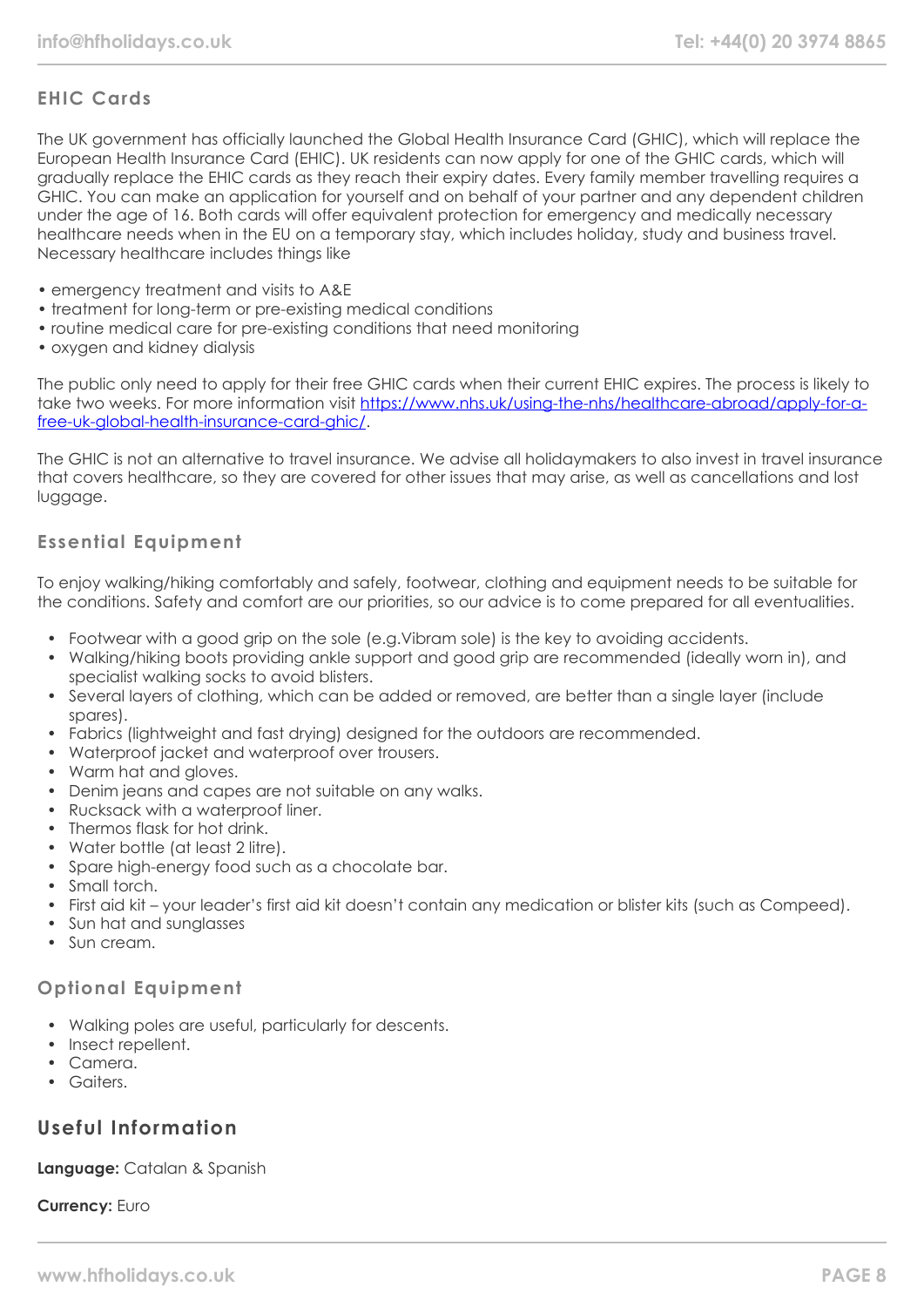**Changing money:** There are several ATM machines in Roses where you can obtain money.

**Electricity:** 220 Volt AC with round two pin plugs; you will need an adaptor for any appliances brought from the UK.

**Tap water:** Is considered safe to drink, but if you prefer, bottled mineral water can be purchased from the hotel or local supermarkets.

**Telephone code:** If the international number you wish to call starts with a 0, you must drop the starting digit when dialling the number. To dial a UK number 0044 To dial a Spanish number 0034

The languages of Catalonia are Catalan & Spanish.

If the international number you wish to call starts with a 0, you must drop the starting digit when dialling the number. To dial a UK number 0044

To dial a Spanish number 0034

Tap water is considered safe to drink, but if you prefer, bottled mineral water can be purchased from the hotel or local supermarkets.

## **Local Currency**

The currency in Catalonia is the Euro.

# **Electricity**

220 Volt AC with round two pin plugs; you will need an adaptor for any appliances brought from the UK.

# **ATM Availability**

There are several ATM machines in Roses where you can obtain money.

# **HOW TO BOOK**

When you're ready to book, you can choose to **book online** or book **over the phone**. Our website offers secure online booking for our holidays, is available 24/7, and offers more in-depth information about all our holidays. If you prefer to call us, our experienced and knowledgeable team are available to answer any specific questions you have and can offer guidance as to which holiday is best suited to your needs.

Our office is open: Monday to Friday: 9am – 5.30pm, Saturday: 9am – 1pm, Sunday & Bank Holiday Monday: closed

## **PAYING YOUR DEPOSIT**

To secure the holiday of your choice, you will need to pay a deposit: UK & European Holidays: £150 per person and Worldwide Holidays: £250 per person. You can pay your deposit by debit or credit card with no additional card fees charged or make an online BACS payment directly into HF's bank account, please see details under BACS payments. You can also pay your deposit by cheque within seven days of booking. Cheques should be made payable to 'HF Holidays Ltd' with your booking reference / Order ID on the back.

## **NON-MEMBER FEE**

Non-members can join our holidays by paying a Non-Member's fee of £30 per person per holiday. Alternatively, full membership is available from £100 – visit hfholidays.co.uk/membership for details.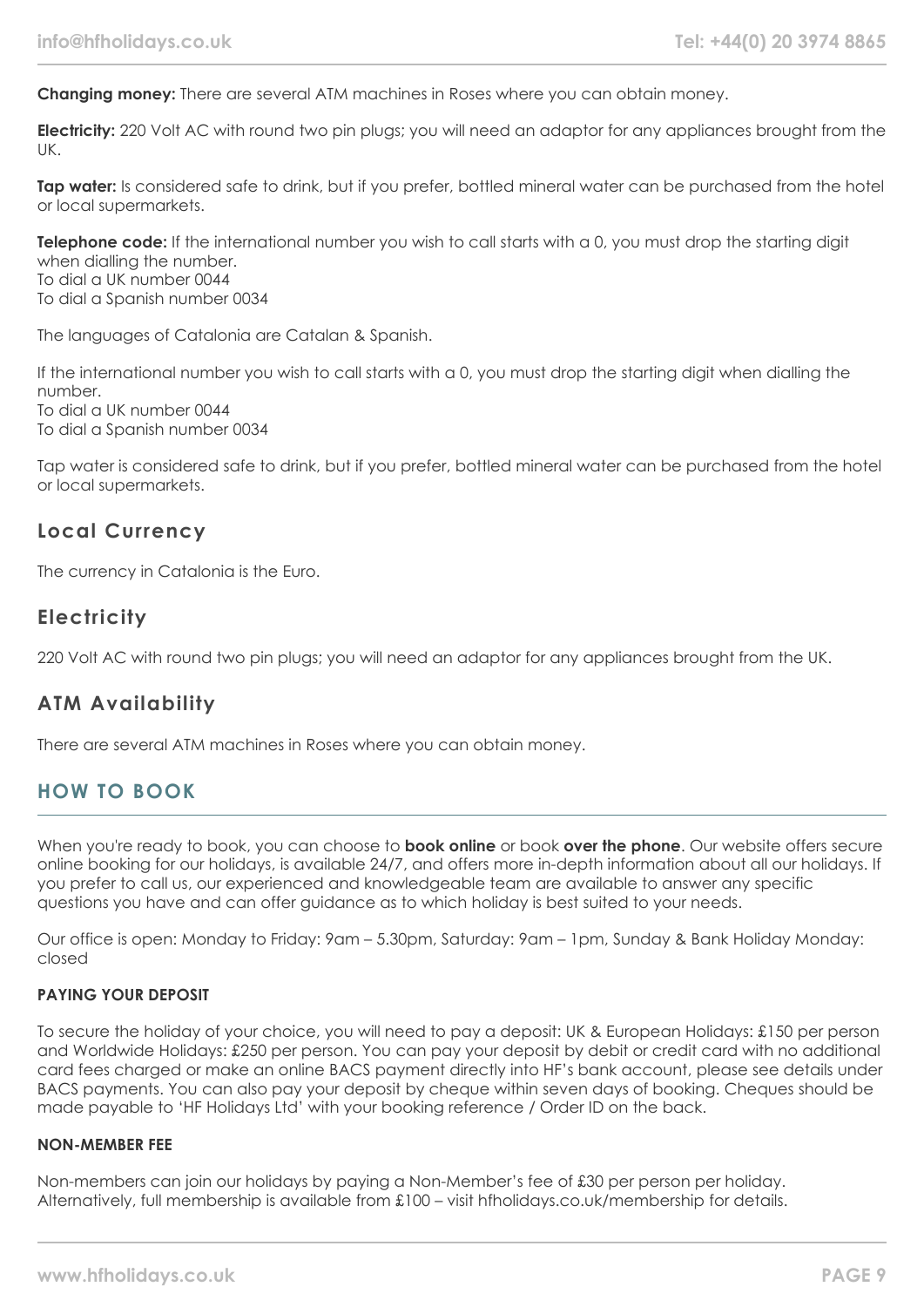## **BACS PAYMENTS**

Please quote your booking reference / Order ID when you make your payment online: Bank Name: National Westminster Bank, Account Name: HF Holidays Limited, Account Number: 48904805, Sort Code: 60-00-01, IBAN: GB90NWBK60000148904805

Once we have received your booking and deposit, we will send a confirmation invoice to the lead name. Please check this carefully. For bookings 'with flights' it is essential that the names on your booking confirmation invoice match those on your passport for bookings overseas. Please advise us immediately of any errors. Any name changes after the balance of your holiday has been paid will be subject to a fee levied by the airline.

#### **MANAGE MY BOOKINGS**

Payments can also be made through the [Manage My Booking](https://www.hfholidays.co.uk/about-us/bookings/my-booking) function on our website. Click on the link at the top of our homepage. This is available to all customers who provide an email address at the time of booking.

#### **YOUR FINAL BALANCE**

Your final balance payment is due 6 weeks before departure if you are staying in an HF Holidays UK country house, 8 weeks before departure if you are travelling on one of our holidays in Europe and 10 weeks before departure if you are on a Guided Trail staying in one of our partner hotels or are travelling on a Worldwide holiday. As with paying your deposit, you can pay your final balance by debit or credit card, make an online BACS payment directly into HF's bank account or pay by cheque.

#### **TRAVEL INSURANCE**

Travel insurance is an important part of any booking and essential for one of our holidays. HF Holidays works with specialist. Insurance Brokers Campbell Irvine Direct. For more information or to obtain a quote call them on [01702 427 236](tel:01702427236) or visit [hfholidays.co.uk/insurance](https://www.hfholidays.co.uk/about-us/bookings/insurance)

#### **PEACE OF MIND**

#### **ATOL:**

The air holidays and flights in this brochure are ATOL-protected, since we hold an Air Travel Organiser's Licence granted by the Civil Aviation Authority. Our ATOL number is ATOL 710. In the unlikely event of our insolvency, the CAA will ensure that you are not stranded abroad and will arrange to refund any money you have paid us for advance bookings. For further information visit the ATOL website [atol.org.uk](https://www.atol.org/)

#### **MEMBER OF ABTOT:**

HF Holidays is a member of ABTOT (The Association of Bonded Travel Organisers Trust Limited) which provides financial protection under the Package Travel, Package Holidays and Package Tours Regulations 1992 for HF Holidays Ltd and in the event of their insolvency, protection is provided for the following: 1. non-flight packages commencing in and returning to the UK; 2. non-flight packages commencing and returning to a country other than the UK; 3. flight inclusive packages that commence outside of the UK and Republic of Ireland, which are sold to customers outside of the UK and Republic of Ireland. 1, 2 and 3 provides for a refund in the event you have not yet travelled. 1 and 3 provides for repatriation. Please note that bookings made outside the UK and Republic of Ireland are only protected by ABTOT when purchased directly with HF Holidays Ltd.

#### **TRIP NOTE VALIDITY**

These Trip Notes are valid based on the date printed at the bottom of the page. They will occasionally be updated post booking and pre-departure. We will send you the latest trip notes prior to departure through a link in your pre departure documents or we can send you a copy in the post if preferred.

In booking this trip you should be confident in your ability to participate in all activities described in these Trip Notes. If you have any doubt about your suitability you should call HF Holidays and ask to speak to one of the team about this itinerary.